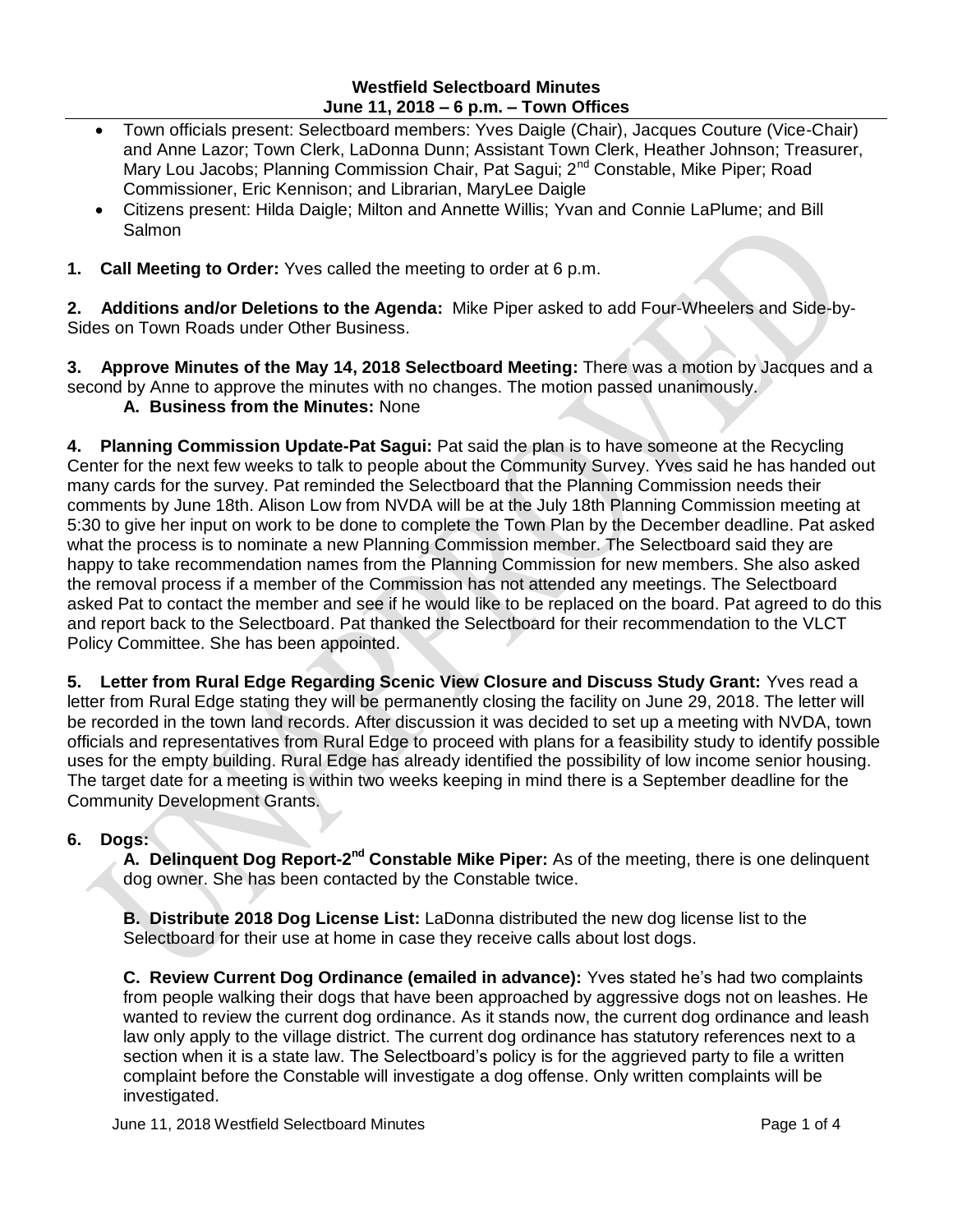**7. Sign North Hill Cemetery Deeds for Gerald & Persis Paxman and Eric and Jessica Kennison:**  The Selectboard signed the deeds which will be recorded in the land records.

# **8. Roads:**

**A. Missing Road Signs:** Signs at the Town Garage which need to be reinstalled are Buck Hill Road, Trumpass Rd., Sugarhouse Road and Kingdom Mountain Road.

**B. Sign Notice of Intent for MRGP:** Yves signed the notice of intent form which is the first part of the 20 year permit process for the Municipal Roads General Permit (MRGP). Mary Lou will submit the application fees of \$240 along with the notice of intent form to the VTDEC-Watershed Management Division Stormwater Management Program by the July 31, 2018 deadline.

**C. Status of Radar Signs for VT Route 100-Mary Lou Jacobs/Eric Kennison:** Eric will look into precast concrete piers for the bases. Mary Lou will contact Jim Murphy to see if he can calibrate the signs.

**D. Update on Road Erosion Inventory for MRGP-Eric Kennison:** Eric said Frank from NVDA has completed the class 4 road section. The class 4 roads are in good shape. The class 3 road inventory will be completed this week.

# **9. Library:**

**A. Clarification for Renting Basement:** MaryLee asked the Selectboard to establish a price for renting the downstairs at the Library keeping in mind there is not a bathroom available downstairs. There was a motion by Jacques and second by Anne to establish a fee of \$50 for renting the downstairs area of the Library during regular hours when the Librarian is on duty or \$50 during outside hours and, if the Librarian is not donating her time to be present, add the hourly rate of the Librarian. The motion passed unanimously. The Librarian must be on duty during all rental events.

**B. Letter from Connie LaPlume Regarding Library Equipment (emailed in advance):** Yves read a letter that was sent to the Selectboard by Connie LaPlume. Connie raised concerns about some items she saw being removed from the Library. All parties were given the opportunity to express their concerns, opinions and questions.

## **10. Treasurer:**

**A. Approve Warrants Dated 5/16, 5/23, 5/30 and 6/6/18:** There was a motion by Jacques and second by Anne to approve the warrants as listed. Passed unanimously.

**B. Budget Review (emailed in advance):** Mary Lou gave a financial overview. She said there is approximately \$40,000 in the general fund. There is a little less cash on hand for this time of year because of abating the taxes due to the condominium fire in Alpine Haven.

**C. Unemployment Tax:** Mary Lou reported the bill received for unemployment taxes for Larry Kennison is correct because we are considered a reimbursable employer. Mary Lou will look into the process of transitioning before December to a taxable employer status.

**D. Porta Potty Rental:** It was discovered that Juddy's was charging \$125 which was an increase from last year's rate of \$95. Mary Lou cost compared with Taplin's who gave a price of \$85 for the same porta potty setup. She then contacted Juddy's who said the price of \$125 was a mistake in billing and price will remain the same for the season at \$95 per month.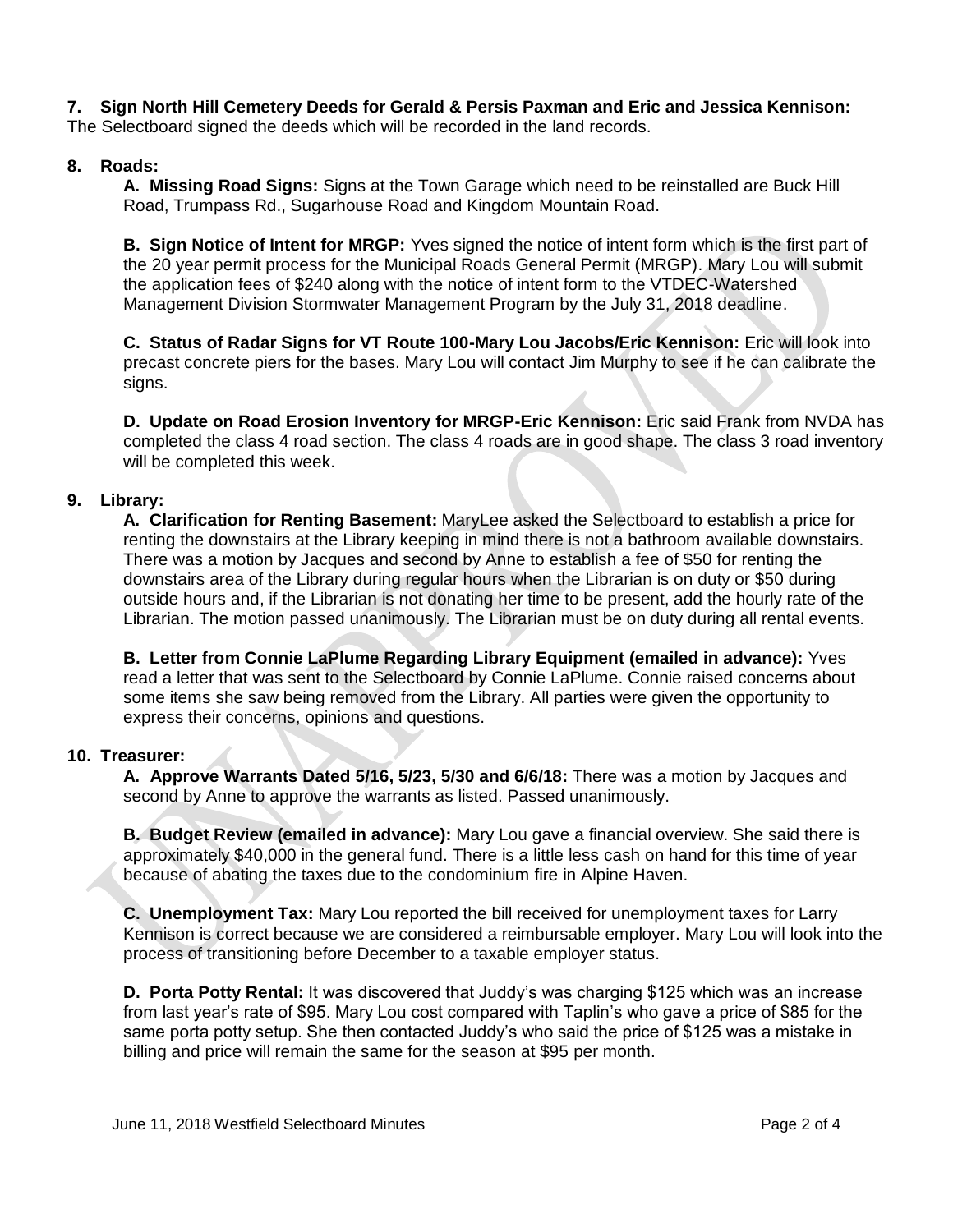**11. Community Center-Septic Rework:** The work needed is more extensive and expensive than first anticipated. The Selectboard decided the job will be reconsidered in the fall.

## **12. Recycling:**

**A. 2018 Legislative Changes to Solid Waste and Bottle Bill Laws:** Yves reviewed the changes in the law. He noted the Northeast Kingdom has the highest percentage of recyclers in the state. He said there is currently a shortage of cardboard. The district currently has to pay to get rid of glass.

### **B. Letter from NEKWMD Regarding Composting:** Skipped

**13. VLCT Inspection Update:** Yves reviewed the items from the inspection report which have been completed. They included: s hooks on the swings at the Playground have been closed to within the thickness of a dime; cement posts anchoring the swing set at the Playground have been covered with mulch; the step-up going to the upstairs at the Community Center has the recommended bright colored tape adhered to it; the Community Center and the Library have new fiberglass, 300 lb. weight rated step ladders; the railing in the walkout basement at the Library has been repaired; Eric is working on an inventory of the hazardous items so a cabinet can be purchased for them. It was noted that one of the support legs on the tire swing has a crack through it. The new leg arriving shortly and will be replaced. For safety reasons, the tire swing and support chains have been completely removed. The Clerk will report these updates to VLCT.

**14. Select Date to Meet with Karen Ward, Edward Jones:** A warned special meeting of the Selectboard will be held on June 28th to get an update on the town's investments with Edward Jones.

**15. Sheriff's Report for April:** The report reflected 14 patrol hours and \$190 in fines for April.

**16. Road Sign for Sugarhouse Ironworks-Bill Salmon (tabled from last month):** Bill Salmon asked about the possibility of putting up a sign to direct people to his business. Jacques said he can contact the Sign Division at the State and get information about their annual fee for a sign that has the business name and distance to the business. Jacques said they have a reasonably priced annual fee. Bill also asked about the possibility of putting up a sign on the class 4 road near his house. Westfield Zoning Bylaws allow for home business signage with the regulations/specifications printed in the Zoning Bylaws document. The Clerk or Zoning Administrator can provide the specification and it is available on the Town's website.

#### **17. Other Business:**

**A. ATV's-Mike Piper:** Mike told the Selectboard he is hearing that people think all roads in Westfield are open to four-wheeler and side-by-side travel. He said he wanted to bring this to the Selectboards attention.

#### **18. Adjourn:** Following a motion by Anne and second by Jacques, the meeting adjourned at 9:31 p.m.

 $\overline{\phantom{a}}$  , and the set of the set of the set of the set of the set of the set of the set of the set of the set of the set of the set of the set of the set of the set of the set of the set of the set of the set of the s

Minutes submitted by:

LaDonna Dunn, Town Clerk

 **Westfield Selectboard Approval: Date:** \_\_\_\_\_\_\_\_\_\_\_\_\_ **with** \_\_\_\_ **changes**

Yves Daigle, Chair